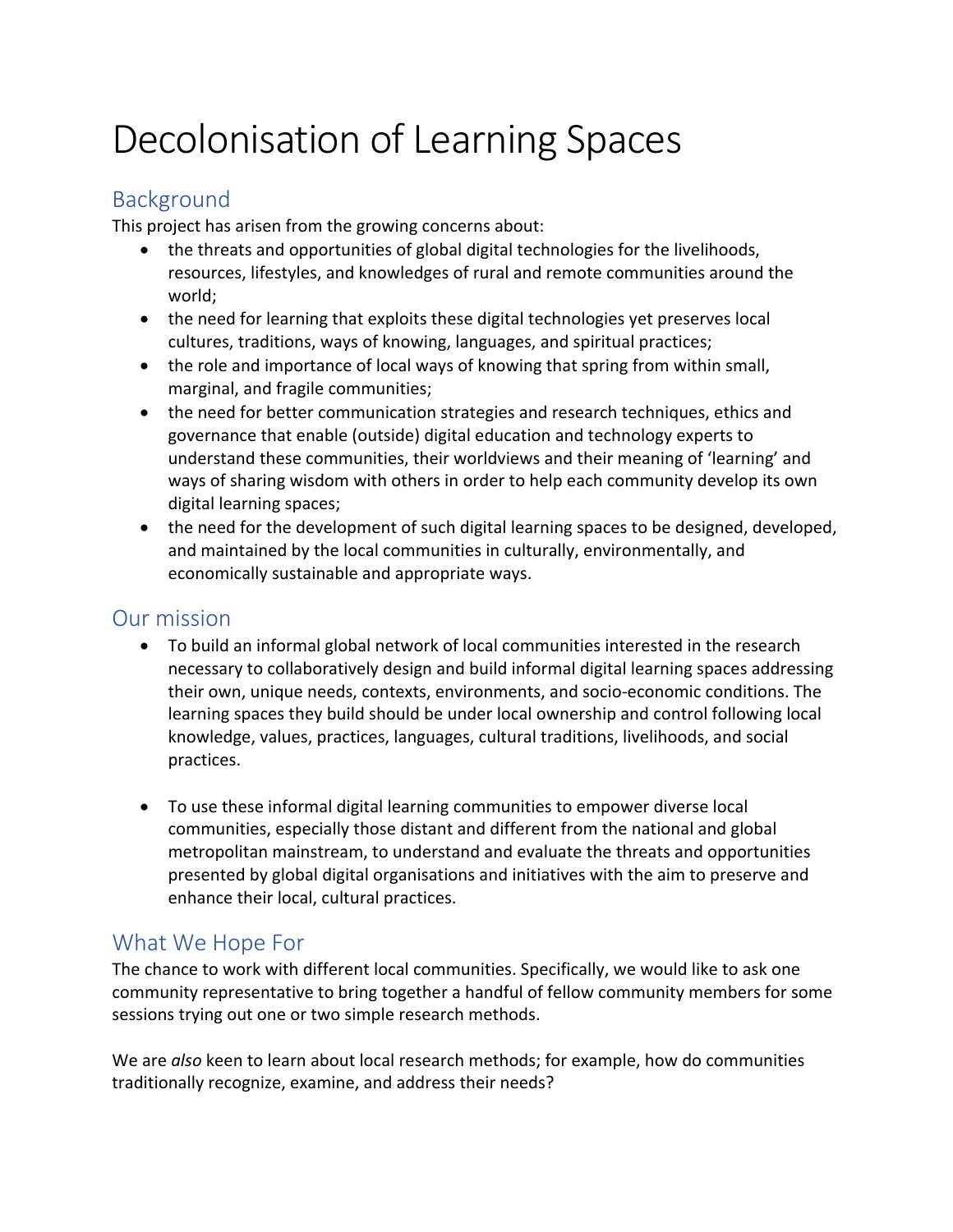In working together, we hope to identify effective ways of communicating across cultures, addressing challenges, and finding solutions. Naturally, the format may vary from community to community, and we are keen to hear about different circumstances and challenges and to adapt the format as we understand more.

#### What we offer

We are developing a global network of research collaborators. Currently, we are in communications with organizations and individuals who work with peoples form South Africa, Kenya, Canada, Finland, Australia, Borneo, Congo Basin, and India. We very much welcome community members and representatives as well as research collaborators to share in a variety of activities such as

- Participation and representation in a growing global network of like-minded communities, activists, and researchers.
- Authorship on any publications that come directly out of our collaboration as well as participation in any online events we organize.
- Participation in any funding proposals to support ongoing work in the communities' areas of interest and expertise.

#### What will be asked

We will ask you to locate a community representative or researcher who works with one or more communities. The representative would then be asked to try out one or two research methods with a small group of community members and report on the outcome of the research methods and their effectiveness. We will ask if the methods made sense, if the methods seemed culturally appropriate, and if the methods were (or would be) useful to the community in gathering information, finding useful solutions, and making decisions.

While we will be happy to specify the research methods for testing, we are also flexible and open to suggestions for different methods that might be particularly relevant to certain community projects, concerns, or circumstances. In addition, we are very much interested in communities' traditional ways of understanding, examining, and researching the world; therefore, traditional research methodologies are very much welcome.

## When will we do this?

Because we are currently at a stage in which we are making initial contacts with communities, activists, and researchers around the world, the timeline we propose is:

- January 2022: Agreement to join this initiative.
- February 2022: Identify community representatives, choose research methodologies for testing.
- Mid-February 2022: Begin community meetings and testing research methodologies.